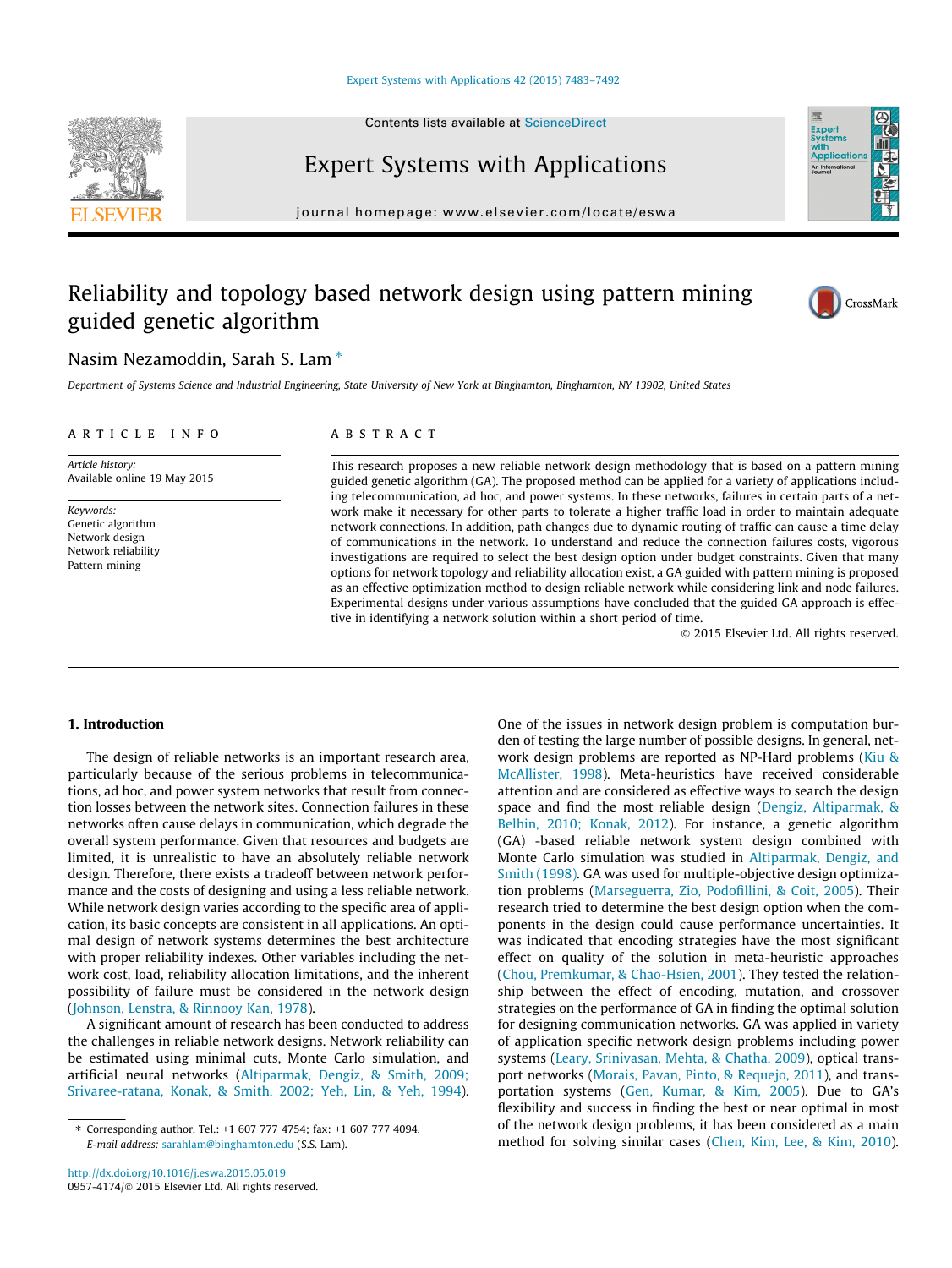Other heuristic methods, such as simulated annealing (SA), tabu search and particle swarm, have been used to address network design problems ([Chelouah & Siarray, 2000; Dengiz & Alabas,](#page--1-0) [2001; Papagianni, Papadopoulos, & Pappas, 2008](#page--1-0)). Combination of GA with other heuristics also showed promising results in network design problems ([Won, Malisia, & Karray, 2010\)](#page--1-0). Although many meta-heuristics have been proposed to solve the complex design optimization problems, these methods can suffer from time consuming searches while moving through different areas of the design space. Combining data mining techniques with meta-heuristics may be a promising approach that can overcome the large computational expenses for network design problems ([Jourdan, Dhaenens, & Talbi, 2006\)](#page--1-0).

In recent years, mathematical models have been used to solve simplified versions of network design problems. Some examples include mixed integer programming ([Desai & Sen, 2010\)](#page--1-0), dynamic programming ([Elshqeirat, Soh, Rai, & Lazarescu, 2013; Elshqeirat,](#page--1-0) [Soh, Rai, & Lazarescu, 2014; Elshqeirat, Soh, Rai, & Lazarescu,](#page--1-0) [2015\)](#page--1-0), and branch and bound techniques ([Song & Luedtke, 2013\)](#page--1-0). These methods attempted to incorporate more features of reliable network design problems, including multiple terminals ([Song &](#page--1-0) [Zhang, 2014\)](#page--1-0), and dependency between failures [\(Barrera,](#page--1-0) [Cancela, & Moreno, 2015\)](#page--1-0). Nonetheless, these approaches remain incomplete in incorporating the main features of reliable network design problems. Examples include the served loads (or traffics) and nodes failure. Furthermore, they are not efficient in designing complex networks with a large number of nodes and links.

This research proposed an integrated approach of pattern mining, meta-heuristics and simulation for reliable network design. The main contributions of this research are as follows:

- Introduce a reliable network design model where failures may happen to both links and nodes. Design decisions concern with selecting the appropriate topology and the elements' reliability indexes while considering the operation costs.
- Incorporate node-to-node traffic in the model where failures can force path changes of traffic and can cause delays. Dynamic routing is considered as the main routing scheme where the traffic chooses the shortest available path when failures occur in the network.
- Design a pattern-guided genetic algorithm that efficiently searches the solution space.

The rest of the paper is organized as follows: Section 2 discusses the basic concepts of network design areas and different reliability measurement tools. Section [3](#page--1-0) presents the design assumptions and the simulation model. Section [4](#page--1-0) discusses the proposed method including pattern mining and genetic algorithm. Section [5](#page--1-0) summarizes the results and sensitivity analysis findings and the last section provides conclusions and suggestions for future work.

#### 2. Problem statement

This research addresses reliable network problems where the network is presented by an undirected graph UG (N,A) with a defined transmission rate between the nodes (t). Nodes and links in this network are designed based on the determined reliability. Reliability indexes (between 0 and 1) indicate an independent probability that node and link can operate without failures. If a specific link fails, the traffic will need to be guided onto another path and will result in possible delays. If the origin and/or destination nodes and all possible paths fail, a transaction failure will follow. These delays and failures are presented in terms of the delay cost and the transmission lost penalties. The traffic for that transaction affects the network's tolerated penalties. Decisions on network design are concerned about the selection of the best topology and reliability allocation in order to minimize possible penalties. Each link incurs different design cost that can be used as an indicator of the distance or any variable showing link interestingness for selection. The model for the suggested network design problem is shown below:

$$
\min \ C_o = \sum_{t=1}^{T} u_t (c_d \bar{d}_t + c_l \bar{l}_t) \tag{1}
$$

$$
s.t. \quad \sum_{k=1}^{N} c_k + \sum_{k'=1}^{A} \chi_k c_k \leq B \tag{2}
$$

$$
c_k = f(y_k) \quad \forall k \tag{3}
$$

$$
c_{k'} = f'(z_{k'}) \quad \forall k' \tag{4}
$$

$$
\bar{d}_t = g(x_1, \dots, x_{k'}, \dots, x_A, y_1, \dots, y_k, \dots, y_N, z_1, \dots, z_{k'}, \dots, z_A) \quad \forall t \tag{5}
$$

$$
\bar{l}_t = g'(x_1, \ldots x_{k'} \ldots, x_A, y_1, \ldots y_k \ldots, y_N, z_1, \ldots z_{k'} \ldots, z_A) \quad \forall t \tag{6}
$$

$$
x_{k'}\in(0,1)
$$

$$
y_k \in (R_1, R_2, \ldots, R_{m'})
$$

$$
z_{k'}\in (R_1,R_2,\ldots,R_m)
$$

k: Node index.

- $k'$ : Link index.
- t: Transmission index.
- $C<sub>o</sub>$ : Total expected cost of network operation.
- T: Total number of transactions.
- N: Total number of nodes.
- A: Total number of links.
- $u_t$ : Traffic rate in transmission t.
- $c_d$ : Penalty cost of transmission delay.
- $c_i$ : Penalty cost of losing transmission.
- $\bar{d}_t$ : Expected delay for transmission t.
- $\overline{l}_t$ : Expected transmission lost for transmission t.
- $x_{k'}$ : Indicator of link  $k'$  existance.
- B: Total available budget for network design.
- $y_k$ : Reliability assigned to node  $k$ .
- $z_{k'}$ : Reliability assigned to node  $k'$ .
- $R_i$ : Possible reliability index.
- $c_k$ : Cost associated with assigning reliability to node  $k$ .
- $c_{k}$ : Cost associated with assigning reliability to link  $k'$ .
- $m'$ : Number of possible reliability allocations for links.
- m: Number of possible reliability allocations for nodes.

The objective function is the cost of delays and transaction losses, which is a subsequent indicator of network performance. Eq. (2) is the budget constraint for design and reliability allocations. Designing more reliable nodes and links costs more, and costs are determined based on the reliability, as shown in Eqs. (3) and (4). Eqs. (5) and (6) show that delays and transmission losses will be affected by the decisions related to topology and reliability allocations for nodes and links. The following formula illustrates the number of possible design options for a network with N nodes ([Srivaree-ratana et al., 2002](#page--1-0)):

$$
design options = (m+1)^{\frac{N(N-1)}{2}} (m')^N
$$
 (7)

For instance, designing a network that has 20 nodes and 5 possible reliability allocations for nodes and links can have a total of  $6.73\times10^{161}$  possible options for the network. Therefore, it is